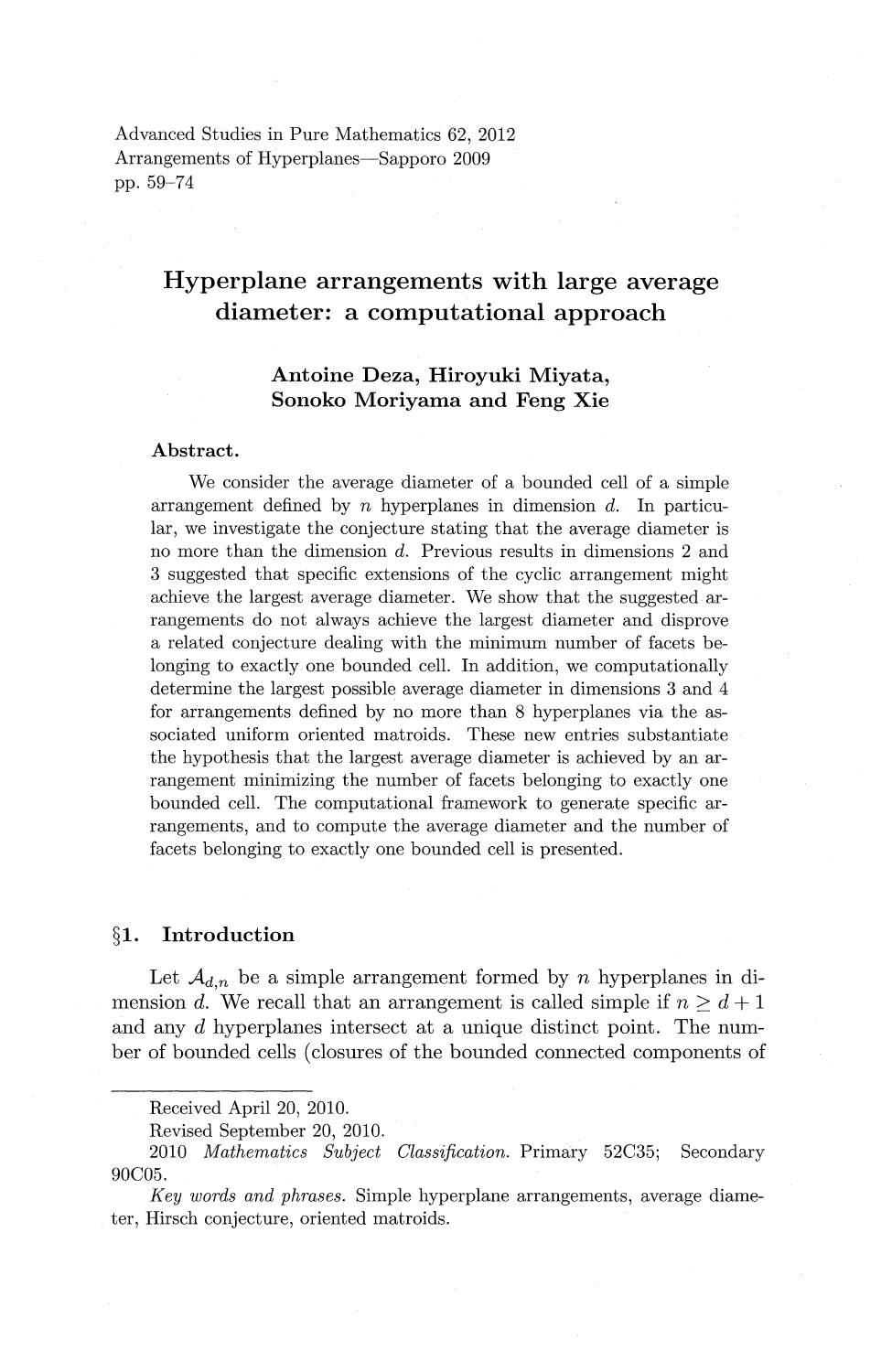the complement) of  $\mathcal{A}_{d,n}$  is  $I = \binom{n-1}{d}$ . Let  $\delta(\mathcal{A}_{d,n})$  denote the average diameter of a bounded cell  $P_i$  of  $\mathcal{A}_{d,n}$ ; that is,

$$
\delta(\mathcal{A}_{d,n})=\frac{\sum_{i=1}^{i=I}\delta(P_i)}{I}
$$

where  $\delta(P_i)$  denotes the diameter of  $P_i$ , i.e., the smallest number such that any two vertices of  $P_i$  can be connected by a path with at most  $\delta(P_i)$  edges. Let  $\Delta_A(d, n)$  denote the largest possible average diameter of a bounded cell of a simple arrangement defined by *n* inequalities in dimension d. We consider the following conjecture stating that the average diameter is no more than the dimension d.

**Conjecture 1. [7]** *The average diameter of a bounded cell of a simple arrangement defined by n inequalities in dimension d is not greater than d, i.e.,*  $\Delta$ <sub>*A</sub>* $(d, n) \leq d$ .</sub>

# **1.1. Conjecture 1** as a **discrete analogue of a result of Dedieu, Malajovich, and Shub**

Conjecture 1 can be regarded as a discrete analogue of a result of Dedieu, Malajovich, and Shub **[6]** on the average total curvature of the central path associated to a bounded cell of a simple arrangement. We first recall the definitions of the central path and of the total curvature. For a polytope, i.e. bounded polyhedron,  $P = \{x : Ax \geq b\}$ with  $A \in \mathbb{R}^{n \times d}$ , the central path corresponding to  $\min\{c^T x : x \in P\}$ is a set of minimizers of  $\min\{c^T x + \mu f(x) : x \in P\}$  for  $\mu \in (0,\infty)$ where  $f(x) = -\sum_{i=1}^{n} \ln(A_i x - b_i)$ —the standard logarithmic barrier function **[19].** Intuitively, the total curvature **[21]** is a measure of how far off a certain curve is from being a straight line. Let  $\psi : [\alpha, \beta] \to \Re^d$ be a  $C^2((\alpha-\varepsilon,\beta+\varepsilon))$  map for some  $\varepsilon > 0$  with a non-zero derivative in  $[\alpha,\beta]$ . Denote its arc length by  $l(t) = \int_{\alpha}^{t} ||\psi(\tau)|| d\tau$ , its parametrization by the arc length by  $\psi_{\text{arc}} = \psi \circ l^{-1} : [0, l(\beta)] \to \Re^d$ , and its curvature at the point *t* by  $\kappa(t) = \psi_{\text{arc}}(t)$ . The total curvature is defined as  $\int_0^{t(\rho)} \|\kappa(t)\| dt$ . The requirement  $\dot{\psi} \neq 0$  insures that any given segment of the curve is traversed only once and allows to define a curvature at any point on the curve. Let  $\lambda^c(\mathcal{A}_{d,n})$  denote the average associated total curvature of a bounded cell  $P_i$  of a simple arrangement  $A_{d,n}$ ; that is,

$$
\lambda^{c}(\mathcal{A}_{d,n}) = \sum_{i=1}^{i=I} \frac{\lambda^{c}(P_i)}{I}
$$

where  $\lambda^c(P)$  denotes the total curvature of the central path corresponding to the linear optimization problem  $\min\{c^T x : x \in P\}$ . Dedieu,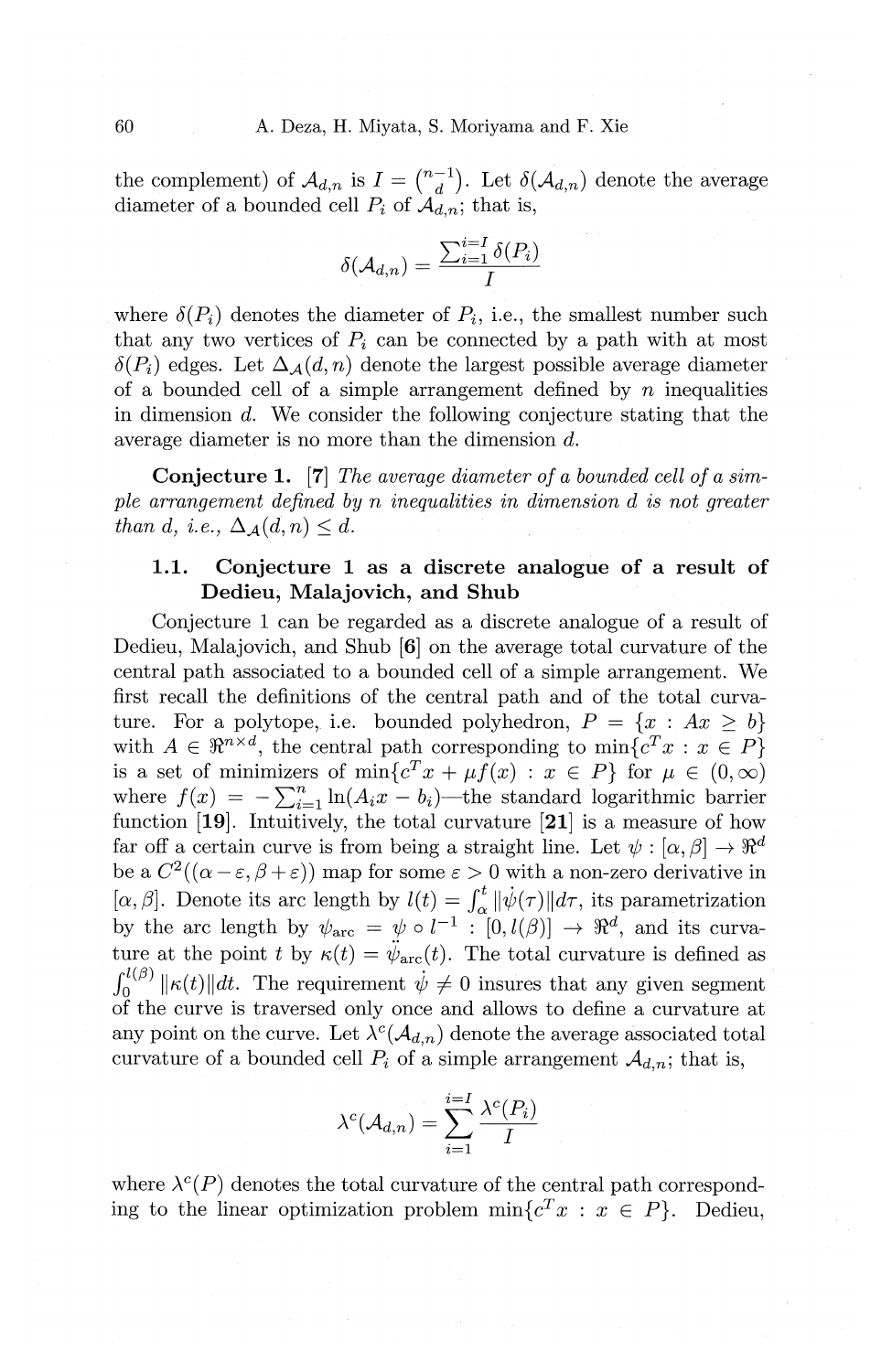Malajovich and Shub [6] demonstrated that  $\lambda^c(\mathcal{A}_{d,n}) \leq 2\pi d$  for any fixed c. Keeping the linear optimization approach but replacing central path following interior point methods by simplex methods, Haimovich's probabilistic analysis of the shadow-vertex simplex algorithm, see **[3,**  Section 0.7, showed that the expected number of pivots is bounded by d. Note that while Dedieu, Malajovich and Shub consider only the bounded cells (the central path may not be defined over some unbounded ones), Haimovich considers the average over bounded and unbounded cells. The result of Haimovich and Conjecture 1 are similar in nature but differ in some aspects as, while the diameter is a lower bound for the number of pivots in the worst case, the number of pivots could be smaller than the diameter for some cells.

Considering the largest  $\lambda^c(P)$  over all possible c, we obtain the quantity  $\lambda(P)$ , referred to as the curvature of a polytope. Following the approach regarding the curvature  $\lambda(P)$  as a continuous analogue of the diameter  $\delta(P)$ , analogues of the results of Holt and Klee [14], and Klee and Walkup **[15]** were given in **[7, 8].** Namely, a family of polytopes which attain the conjectured order of the largest curvature was given, and it was proved that if the order of the curvature is less than the dimension d for all polytopes defined by 2d inequalities and for all  $d$ , then the order of the curvature is less than the number of inequalities for all polytopes.

As pointed out by an anonymous referee, it would be interesting to consider the average diameter over all cells, bounded and unbounded. The following property, see **[12],** illustrates the mathematical appeal of this approach. For an oriented matroid of rank  $d+1$ ,  $f_k \n\t\leq {d \choose k} f_d$  where  $f_k$  denotes the number of k-faces. Setting  $k = d-1$  yields  $f_{d-1} \leq d f_d$ ; that is, since any facet belongs to exactly 2 cells, the average number of facets of a cell  $\frac{2f_{d-1}}{f_d}$  is no more than 2d. Note that the inequality holds without the simplicity assumption.

### **1.2. Conjecture 1 and the conjecture of Hirsch**

The conjecture of Hirsch formulated in 1957 and reported in **[5]**  states that the diameter of a polyhedron defined by *n* inequalities in dimension *d* is not greater than  $n - d$ . The conjecture holds for  $d \leq 3$ and for  $n-d \leq 6$ , but it had been speculated to be false for large enough *n* and d, and was recently disproved by Santos **[20].** It was noticed in **[7]**  that Conjecture 1 is nearly implied by the conjecture of Hirsch using the following straightforward argument. If we assume that the diameter of a bounded cell  $P_i$  defined by  $n_i$  hyperplanes of  $\mathcal{A}_{d,n}$  is bounded by  $n_i - d$ ,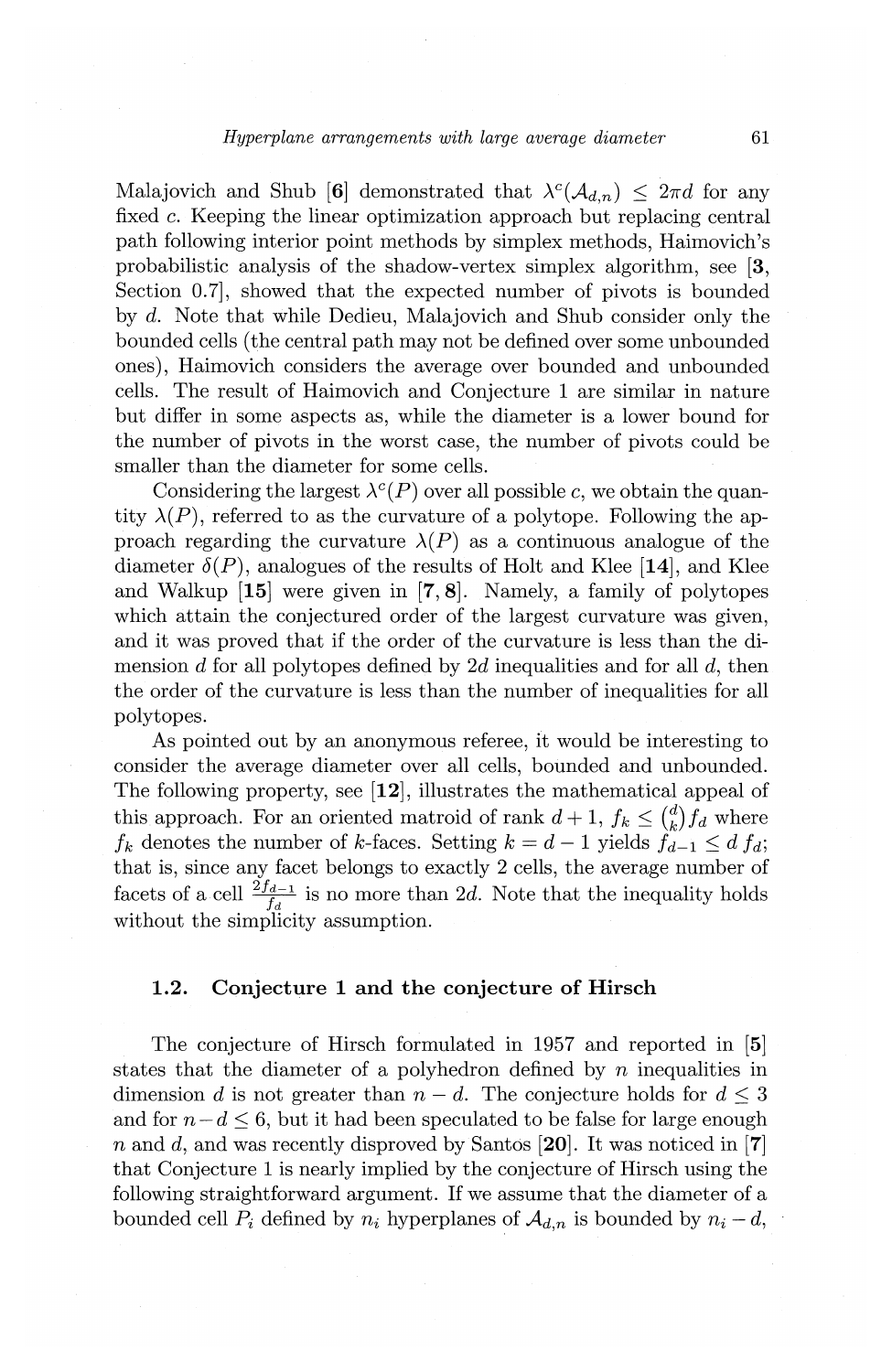then:

$$
\delta(\mathcal{A}_{d,n}) \le \frac{\sum_{i=1}^{i=1} (n_i - d)}{I} = \frac{\sum_{i=1}^{i=I} n_i}{I} - d = \frac{2n\binom{n-2}{d-1} - \phi(\mathcal{A}_{d,n})}{I} - d
$$

where  $\phi(\mathcal{A}_{d,n})$  denotes the number of *external* facets of  $\mathcal{A}_{d,n}$ ; that is, the number of facets belonging to exactly one bounded cell. This inequality yields  $\Delta_{\mathcal{A}}(d, n) \leq d + \frac{2d}{n-1}$  as  $\phi(\mathcal{A}_{d,n}) \geq 0$ , and suggests that arrangements minimizing  $\phi(\mathcal{A}_{d,n})$  might be good candidates for achieving a large  $\delta(\mathcal{A}_{d,n})$ . Let  $\Phi_{\mathcal{A}}(d,n)$  denote the minimum number of external facets for any simple arrangement defined by *n* hyperplanes in dimension d. It was hypothesized in [7] that:  $\Phi_{\mathcal{A}}(d,n) \geq d_{d-1}^{(n-2)}$ . While the conjecture of Hirsch turned out to be false, we speculate that the weaker Conjecture 1 could still hold.

We recall previous results concerning Conjecture 1 in Section 2. In Section 3 we consider specific single element extensions of the cyclic arrangements. The computational framework to generate such arrangements, as well as to compute the average diameter and the number of external facets, is presented in Section 4. Finally, in Section 5 we show that, while providing a promising lower bound, the specific single element extensions of the cyclic arrangements do not always achieve the largest diameter and disprove the hypothesized lower bound for the number of external facets. We also substantiate Conjecture 1 by determining new entries for the largest possible average diameter in dimensions 3 and 4 for arrangements defined by no more than 8 hyperplanes. We provide computational evidence that maximizing the average diameter and minimizing the number external facets might be achieved simultaneously.

We refer to the books of Griinbaum **[13]** and Ziegler **[25]** for polytopes and arrangements, to the books of Renegar **[18]** and Roos et al. **[19]** for linear programming and the central path, and to the books of Bakowski **[1]** and Bjoner et al. **[4]** for oriented matroids.

### **§2. Previous results**

Let  $A_{d,n}^*$  denote a simple arrangement combinatorially equivalent to the cyclic hyperplane arrangement which is dual to the cyclic polytope. Proposition 2 recalls that, since the bounded cells of  $A^*_{d,n}$  are mainly combinatorial cubes, the dimension  $d$  is an asymptotic lower bound for  $\Delta_{\mathcal{A}}(d, n)$  for fixed d. Additional results for small d and  $n - d$  are recalled in Proposition 3. See Figure **1** and Figure 2 for an illustration of arrangements maximizing the average diameter for  $(d, n) = (2, 7)$  and  $(3, 6).$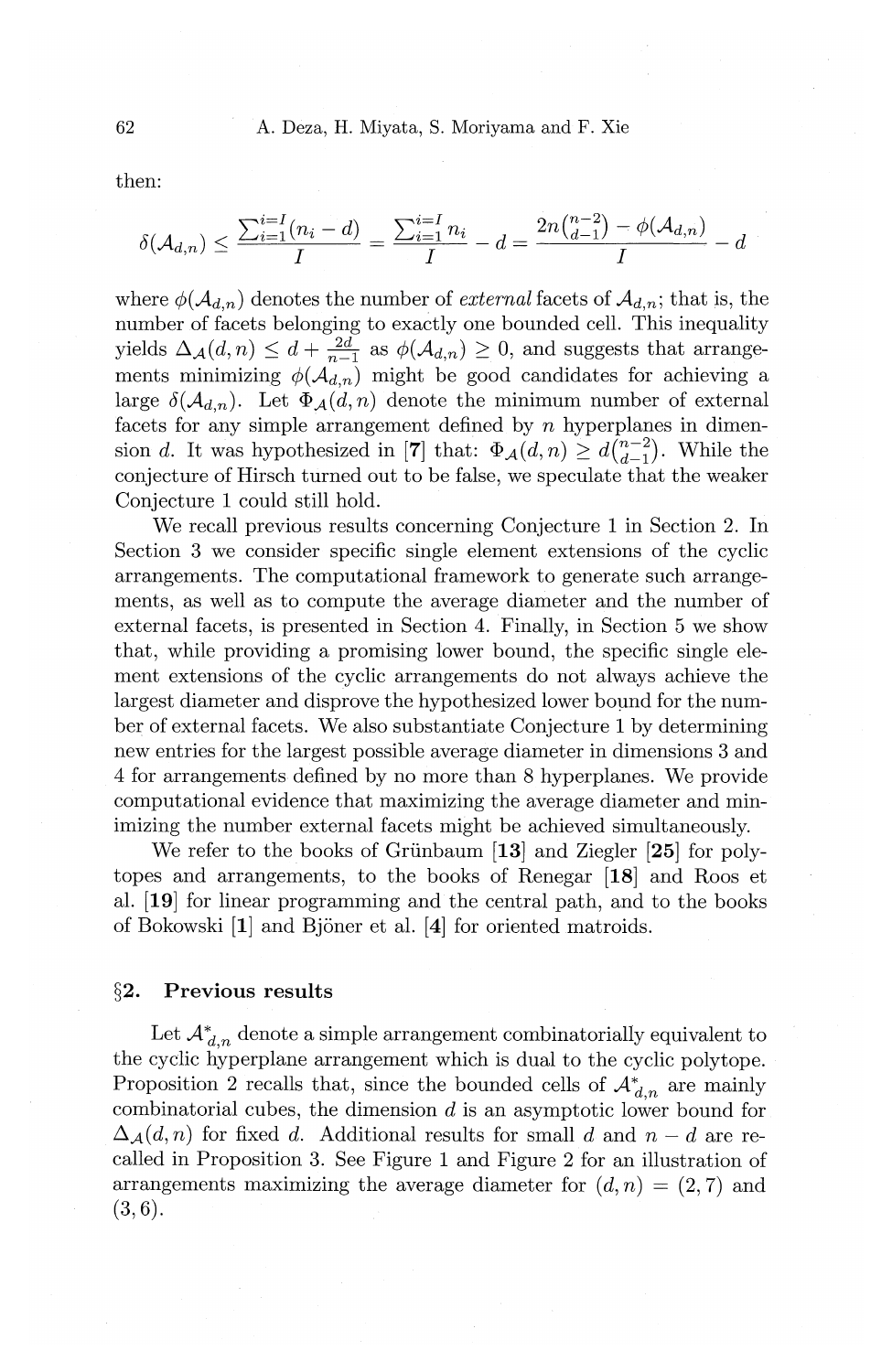

Fig. 1. An arrangement formed by 7 lines maximizing the average diameter

**Proposition 2.** [9] *For*  $n \geq 2d$ , *we have*  $\Delta_{\mathcal{A}}(d,n) \ge \frac{(d-1)\binom{n-d}{d} + \binom{n-1}{d} + (n-d)(n-d-1)}{\binom{n-1}{d}}$ 

**Proposition 3. [9]** *We have* 

(a) 
$$
\Delta_{\mathcal{A}}(d, d+2) = \frac{2d}{d+1}
$$
  
\n(b)  $\Delta_{\mathcal{A}}(2, n) = 2 - \frac{2\lceil \frac{n}{2} \rceil}{(n-1)(n-2)} \text{ for } n \ge 3$   
\n(c)  $\Delta_{\mathcal{A}}(3, 6) = 2$   
\n(d)  $3 - \frac{6}{n-1} + \frac{6(\lfloor \frac{n}{2} \rfloor - 2)}{(n-1)(n-2)(n-3)} \le \Delta_{\mathcal{A}}(3, n) \le 3 + \frac{4(2n^2 - 16n + 21)}{3(n-1)(n-2)(n-3)}$ 

One can easily check that the arrangement resulting from the addition of one hyperplane to  $A_{2,n-1}^*$  such that all the vertices are on one side of the added hyperplane, simultaneously maximizes the average diameter and minimizes the number of external facets. Noticing that the arrangement given in Figure 2 maximizing the average diameter for  $(d, n) = (3, 6)$  is obtained by adding a hyperplane to  $\mathcal{A}_{3.5}^*$  such that all the vertices of  $A_{3.5}^*$  are on one side of the added hyperplane, we investigate extensions of  $A^*_{d,n-1}$  as potential candidates to achieve the largest average diameter  $\Delta_{\mathcal{A}}(d, n)$  and minimize the number of external facets  $\Phi_{\mathcal{A}}(d, n)$ .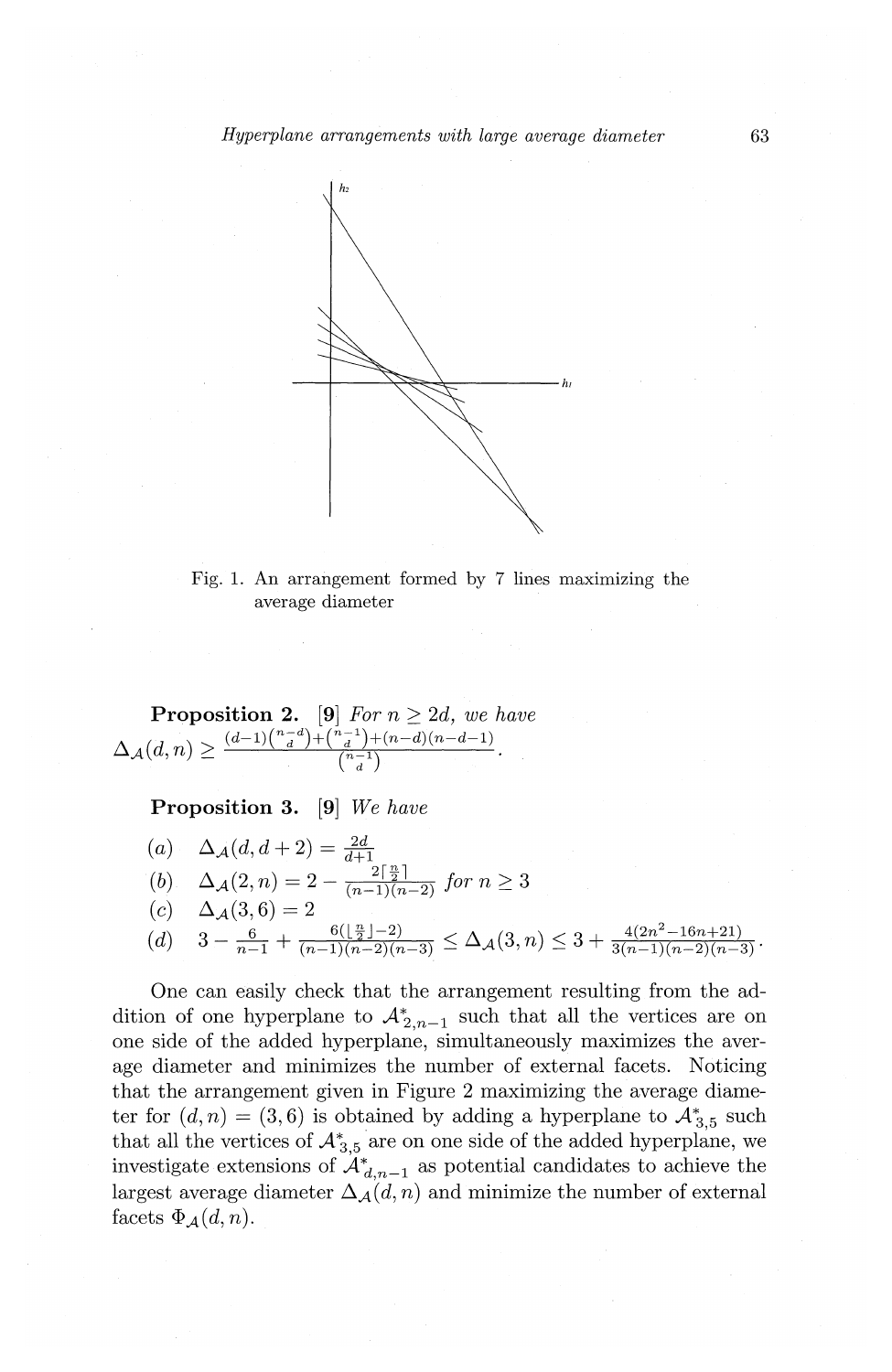

Fig. 2. An arrangement formed by 6 planes maximizing the average diameter

### **§3. Covering extensions of cyclic arrangements**

### **3.1. Covering extensions of cyclic arrangements**

The alternating oriented matroid  $\mathcal{M}^*_{d+1,n}$  of rank  $d+1$  and with *n* elements can be realized as a cyclic arrangement  $\mathcal{A}_{d,n-1}^*$ . Let  $(\mathcal{M}_{d+1,n}^*, k)$ be the corresponding affine alternating oriented matroid where *k* is the infinity element. The combinatorics of the addition of a pseudohyperplane to the cyclic hyperplane arrangement, and its relationship with higher Bruhat orders, is studied in detail in **[24].** Note that since the combinatorial type of an arrangement defined by  $d + 2$  hyperplanes is unique, all arrangements defined by  $d + 3$  hyperplanes are extensions of  $A^*_{d,d+2}$ . In order to avoid the NP-hard realizability problem [23], we focus on single element extensions of  $(\mathcal{M}^*_{d+1,n}, k)$  for which all the cocircuits are on one side of the added pseudo-hyperplane. These affine oriented matroids are, by definition, realizable. Let us call *covering extensions* of  $\mathcal{A}_{d,n-1}^*$  arrangements whose underlying affine oriented matroid is a single element extension of  $(\mathcal{M}^*_{d+1,n}, k)$  for which all the cocircuits are on one side of the added pseudo-hyperplane. In other words, covering extensions of cyclic arrangements are obtained by adding one hyperplane to  $\mathcal{A}_{d,n-1}^*$  such that all the vertices are on one side of the added hyperplane. For example, the cyclic arrangement  $A^*_{d,n}$  and the arrangements given in Figures 1 and 2 are covering extensions of a cyclic arrangement.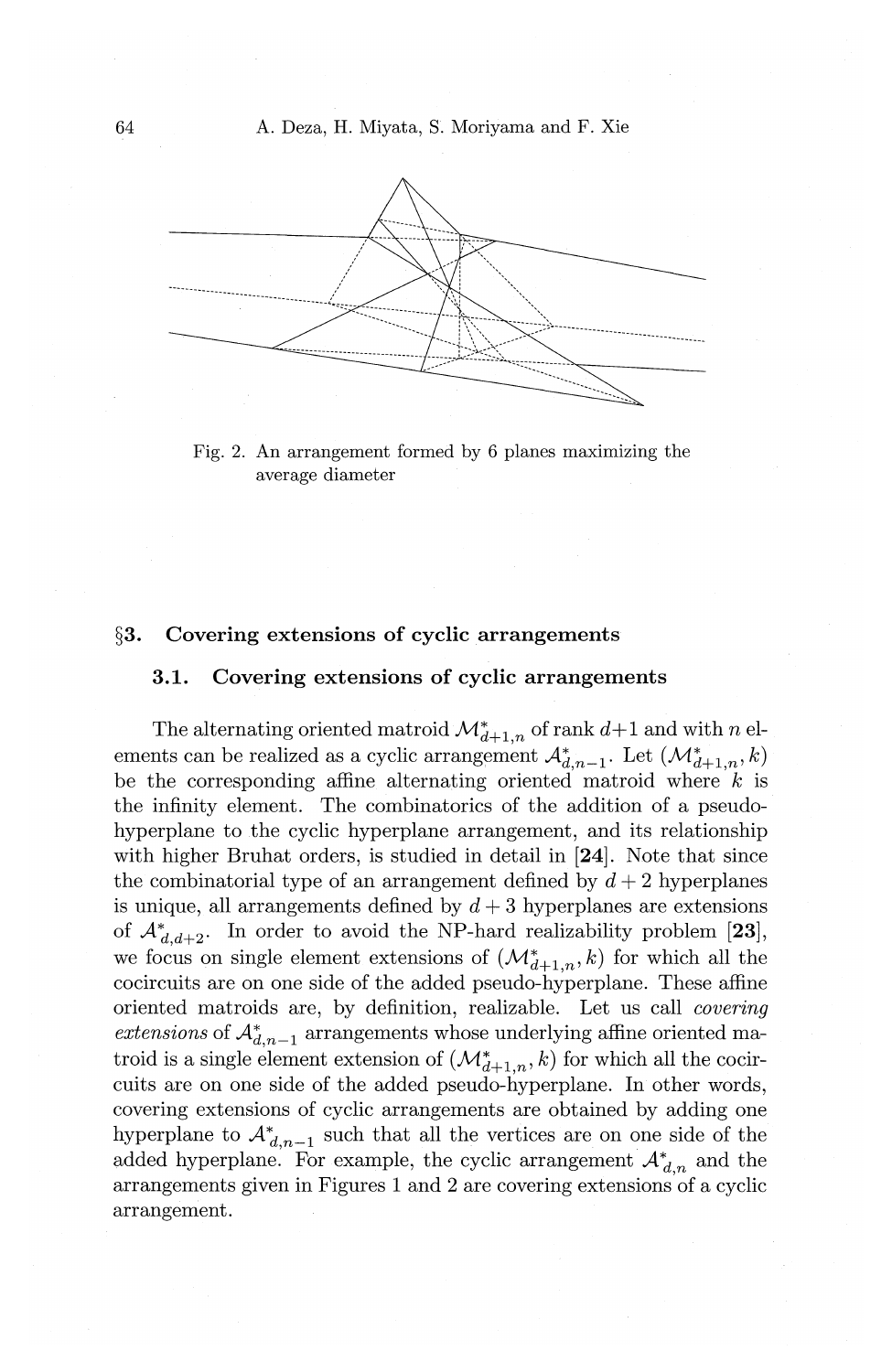# **3.2. Generating covering extensions of cyclic arrangements**

One can generate covering extensions of cyclic arrangements via single element extensions of the alternating oriented matroid  $\mathcal{M}^*_{d+1,n}$ , see **[1, 4],** and selecting one element as the infinity element.

We recall that the alternating oriented matroid  $\mathcal{M}^*_{d+1,n}$  can be represented as an arrangement of *n* hemispheres on the  $\vec{d}$ -sphere. We generate the covering extensions by adding one hemisphere resulting from a proper perturbation of the infinity hemisphere. Let  $\mathcal{C}^*$  be the set of cocircuits of  $\mathcal{M}^*_{d+1,n}$ . Each cocircuit  $X \in \mathcal{C}^*$  corresponds to a vertex on the hemisphere arrangement representing  $\mathcal{M}^*_{d+1,n}$ . A single element extension of  $\mathcal{M}^*_{d+1,n}$  is determined by the cocircuit signature  $\sigma : \mathcal{C}^* \to \{+, -, 0\}$ , see [4]. We obtain the cocircuit signature  $\sigma_c$  corresponding to the covering extension via a series of sphere rotations. Let  $H_k$  with  $1 \leq k \leq n$  be the infinity hemisphere to be perturbed, and  $H_{n+1}$  denote the resulting new hemisphere. Regardless of the directions of the rotations, we can keep it small enough so that the vertices which are on the positive, respectively negative, side of  $H_k$  are also on the positive, respectively negative, side of  $H_{n+1}$ , i.e., we have  $\sigma_c(X) = X_k$  if  $X_k \neq 0$ , where  $X_k$  is the  $k^{th}$  sign of *X*. The signature of the remaining cocircuits  $\{X \in \mathcal{C}^* : X_k = 0\}$  is determined by the rotations in the following way. Let us choose a pair of antipodal vertices  $Y$  and  $-Y$  both on the hemisphere  $H_k$ , i.e. which have, besides the  $k^{th}$  sign,  $(d-1)$  zerosigns. Let the ordered index set of zeros in *Y,* except the one at index k, be  $(i_1, i_2, \ldots, i_{d-1})$ . We use a sign vector  $O \in \{+,-\}^{d-1}$  to represent the rotations, where  $O_i$  records the direction of rotation of the d-sphere around the axis defined by the intersection of the hemispheres  $H_k$  and  $H_{i,j}$  for  $j = 1, \ldots, d-1$ . The signature of any cocircuit X, except for the antipodal pair  $Y$  and  $-Y$ , is therefore given by:

$$
\sigma_c(X) = \begin{cases} X_k, & \text{if } X_k \neq 0; \\ X_{i_j}O_j, & \text{if } X_k = 0, j \text{ : smallest index such that } X_{i_j} \neq 0. \end{cases}
$$

Finally, for computational purposes, we set the signature of the antipodal pair *Y* and  $-Y$  by extending the length of the orientation vector O by 1 and use  $O_d$  to record the chosen orientation of the antipodal pair. Thus, the signature of any cocircuit *X* is given by:

$$
\sigma_c(X) = \begin{cases} \begin{array}{ll} O_d, & \text{if } X = Y; \\ -O_d, & \text{if } X = -Y; \\ X_k, & \text{if } X_k \neq 0; \\ X_{i_j}O_j, & \text{if } X_k = 0, \ j \end{array} \end{cases} \text{: smallest index such that } X_{i_j} \neq 0.
$$

See Figure 3 for an illustration of a covering extension of  $\mathcal{M}_{3,4}^*$ . The covering hemisphere, colored in red, is obtained as a perturbation of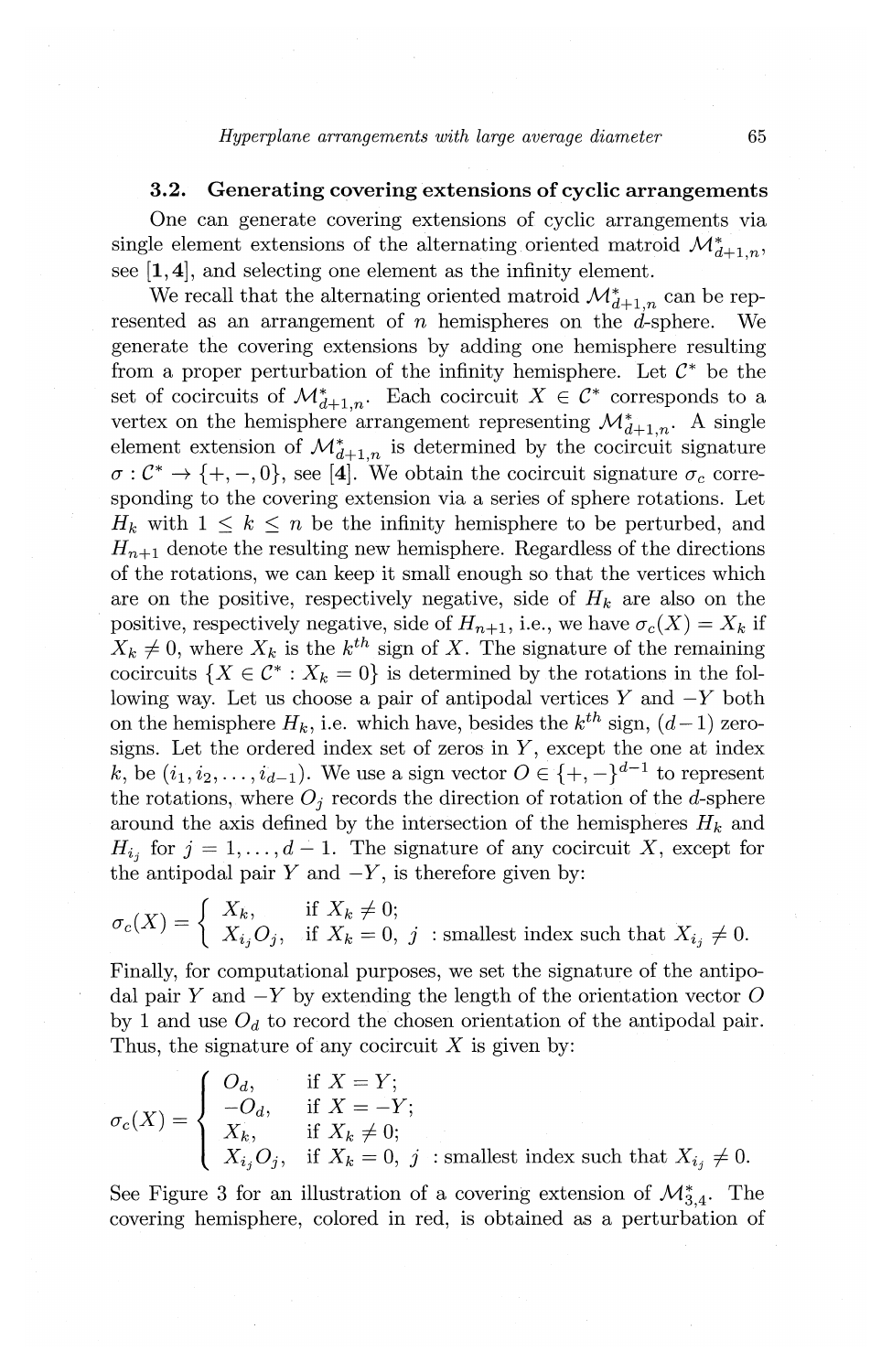hemisphere  $H_4$  corresponding to the choice  $Y = 0 + 0$  and  $-Y = 0$ -0 as antipodal pair, rotating the sphere around the intersection of hemispheres  $H_4$  and  $H_1$  towards the reader, and then perturbing the antipodal pairs clockwise, that is,  $O_d = \{-\}.$ 



Fig. 3. A covering extension of  $\mathcal{M}_{3,4}^*$ , the alternating oriented matroid of rank 3 with 4 elements

We have *n* choices for the infinity hemisphere,  $\binom{n-1}{d-1}$  possible pairs of antipodal vertices,  $(d-1)!$  different ways of ordering the  $(d-1)$  rotations, 2 directions per rotation, and finally 2 choices for the signature of the antipodal pair. Therefore, the total number of potential perturbations is  $n\binom{n-1}{d-1}2^{d-1}(d-1)!$   $2 = n\binom{n-1}{d-1}2^d(d-1)!$ . Note that some affine oriented matroids obtained by the operation described above might belong to the same dissection type **[10],** i.e., the equivalence class of a realizable oriented matroid defined by combinations of relabeling and reorientation that map infinity element to infinity element.

#### §4. **Computational framework**

The developed C++ package for computing the average diameter and the number of external facets of an affine oriented matroid can be found at **[22].** All computations are performed in a combinatorial way which allows us to avoid numerical errors. The code was run on a 32-core server with each core running at a clock rate of 2.3 GHz. Realizability is checked only for the few affine oriented matroids which either maximize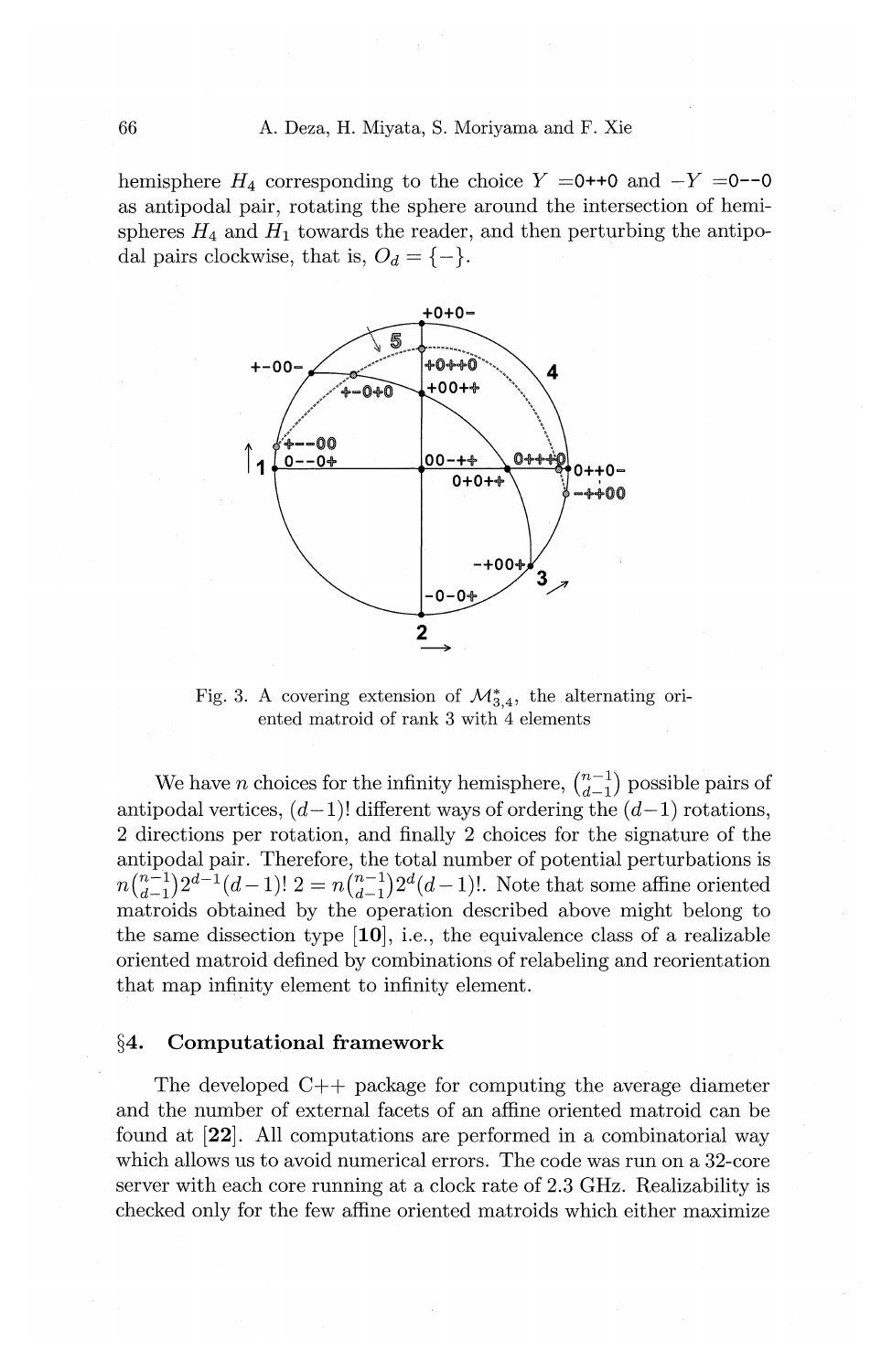the average diameter or minimize the number of external facets. The realizability checking was done on a 64-core server with each core running at a clock rate 2.2 GHz.

# **4.1. Uniform oriented matroids enumeration**

The list of all (uniform) oriented matroids  $\mathcal{M}_{d+1,n+1}$  for  $d+1 \leq 5$ and  $n + 1 \le 8$  as well as for  $(d + 1, n + 1) = (3, 9)$  can be found on the online database **[11].** The enumeration of all uniform oriented matroids for  $(d+1, n+1) = (4, 9)$  and  $(5, 9)$  was recently performed by Finschi, Fukuda, and Moriyama and will be uploaded on the online database **[11]**  soon.

# **4.2. Computing the average diameter of a simple arrangement**

An affine uniform oriented can be represented as a simple affine pseudo-sphere arrangement. One can easily check if a cell is bounded by verifying that any vertex on the infinity pseudo-sphere is not conformal to the sign vector of the cell. Recall that the sign vector of a cell does not contain any 0. Given the sign vector of a bounded cell, we compute its diameter by constructing its skeleton graph. Two vertices  $X$  and  $Y$ are adjacent if *X* can be pivoted *toY,* or vice versa, i.e. if there exists a pair of indices  $(i, j)$  with  $1 \leq i, j \leq n, i \neq j$  such that: (i)  $X_k = Y_k$  for all  $k \neq i, j$ , (ii)  $X_i = 0, Y_i \neq 0$ , and (iii)  $X_j \neq 0, Y_i = 0$ . The diameter of the cell is obtained by computing the diameter of the resulting skeleton graph.

# **4.3. Computing the number of external facets of a simple arrangement**

One can check if a facet is bounded by verifying that the sign vector of any vertex at infinity is not conformal to the sign vector of the facet. Recall that the sign vector of a facet contains exactly one 0. A bounded facet is external facet if its sign vector is conformal to the sign vector of some unbounded cell.

### **4.4. Realizability of uniform oriented matroids**

Deciding the realizability of an oriented matroid is known to be NP-hard **[16]** in general but could be tractable for small instances. In particular, following the approach used in [17] for  $\mathcal{M}_{4,8}$ ,  $\mathcal{M}_{3,9}$ , and  $M_{6,9}$ , a software was developed to check the realizability for  $M_{4,9}$  and  $\mathcal{M}_{5.9}$ .

Let  $({1, \ldots, n+1}, \chi)$  be a uniform oriented matroid where  $\chi$  is the associated chirotope, and  $(v_1, \ldots, v_{n+1}) \in \mathbb{R}^{(d+1)\times(n+1)}$  the corresponding vector configuration if realizable. The realizability of  $( \{1, \ldots, n + \} )$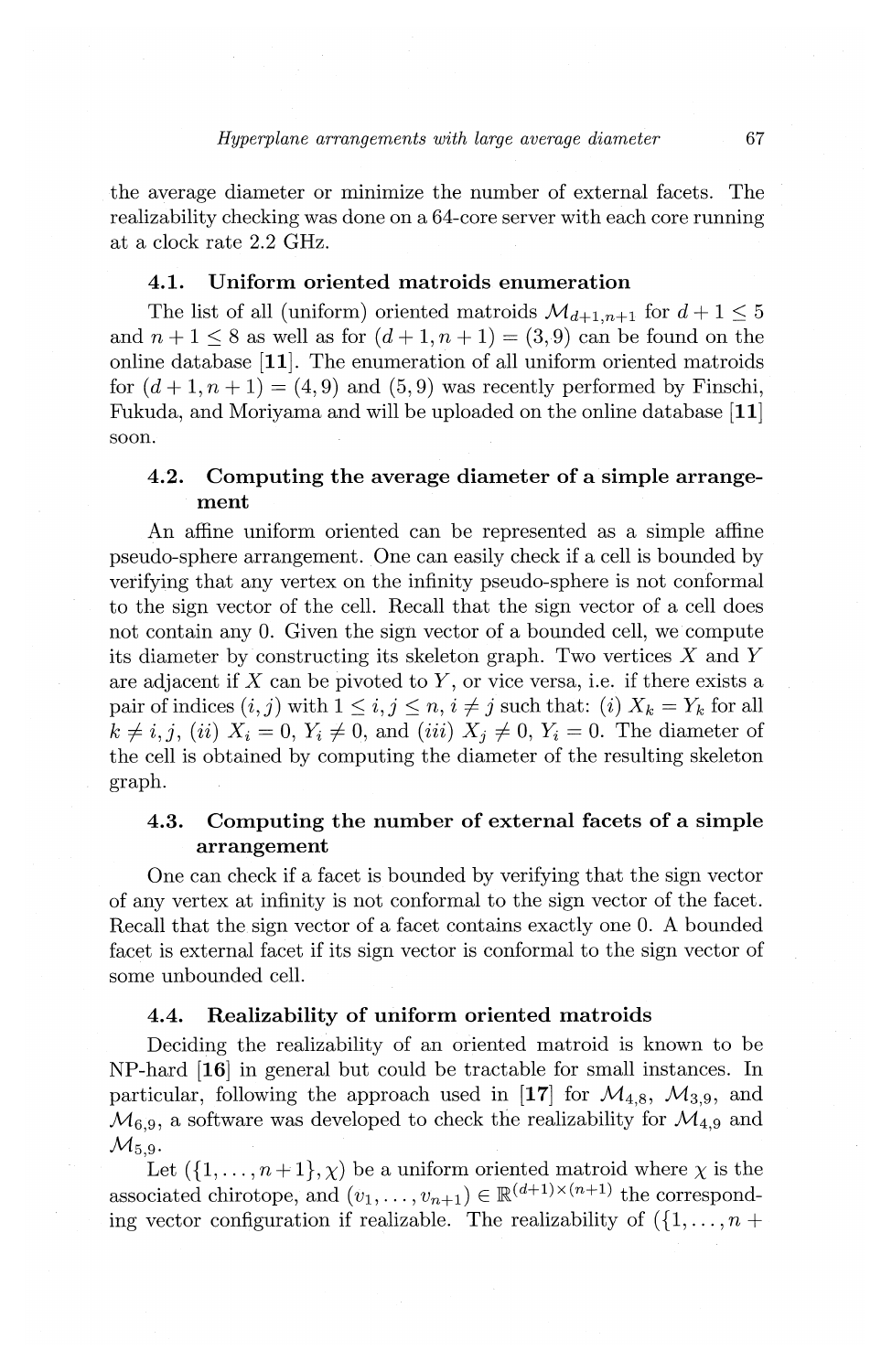$1$ ,  $\chi$ ) is equivalent to the feasibility of the following polynomial system:

$$
sign(det(v_{i_1},...,v_{i_{d+1}})) = \chi(i_1,...,i_{d+1})
$$
  
for  $1 \le i_1 < \cdots < i_{d+1} \le n+1$ .

This system contains many redundancies which can be exploited to solve it efficiently for small instances. First, since the feasibility of this system is invariant under linear transformations A, with  $\det(A) > 0$ , of the configuration  $(v_1, \ldots, v_{n+1})$  and positive scalar multiplications of  $v_1, \ldots v_{n+1}$ , we can assume the submatrix  $(v_{i_1}, \ldots, v_{i_{d+1}})$  to be an identity matrix for some  $(d+1)$ -tuple  $(i_1, \ldots, i_{d+1})$ , and the 1st coordinate of  $v_1, \ldots, v_{n+1}$  to be 1 or  $-1$  according to the sign constraints. In addition, square-free variables can be regarded as redundant in the following case:

$$
\begin{cases} y < R_i(x_1, \dots, x_{n+1}) \text{ for } i = 1, \dots, l \\ y > L_j(x_1, \dots, x_{n+1}) \text{ for } j = 1, \dots, m \end{cases}
$$

where  $R_i, L_j$  are rational functions for  $i = 1, \ldots, l, j = 1, \ldots, m$ . In this case, we can eliminate the variable *y:* 

$$
L_i(x_1,...,x_n) < R_i(x_1,...,x_n)
$$
 for  $i = 1,...,l, j = 1,...,m$ .

The solvability sequence method applies this rule to special polynomial systems consisting of determinants under the *bipartiteness condition* **[2].**  This elimination rule can be combined with the following *branching rule.* 

**Proposition 4.** *Let*  $A_1(x_1,...,x_n),..., A_p(x_1,...,x_n), B_1(x_1,...,x_n)$  $(x_n), \ldots, B_p(x_1, \ldots, x_n)$  be real polynomials. Then the following system

$$
A_k(x_1,\ldots,x_n)y < B_k(x_1,\ldots,x_n) \text{ for } k=1,\ldots,p
$$

*is feasible if and only if, for at least one s* : { $1, ..., p$ }  $\rightarrow$  { $+, -$ }, *the following system is feasible* 

$$
\begin{cases}\n\text{sign}(A_i(x_1, \ldots, x_n)) = s(i) \text{ for } i = 1, \ldots, p \\
y < \frac{B_i(x_1, \ldots, x_n)}{A_i(x_1, \ldots, x_n)} \text{ for } s(i) = + \\
y > \frac{B_i(x_1, \ldots, x_n)}{A_i(x_1, \ldots, x_n)} \text{ for } s(i) = -\n\end{cases}
$$

We search a square-free variable  $y$ , and then apply the branching and elimination rules. If we can eliminate all variables by successive applications of the branching and elimination rules, and obtain consistent inequalities of rationals at some branch of the tree, the oriented matroid is realizable. If we have a polynomial system without a square-free variable at some branch, we try random assignments to the remaining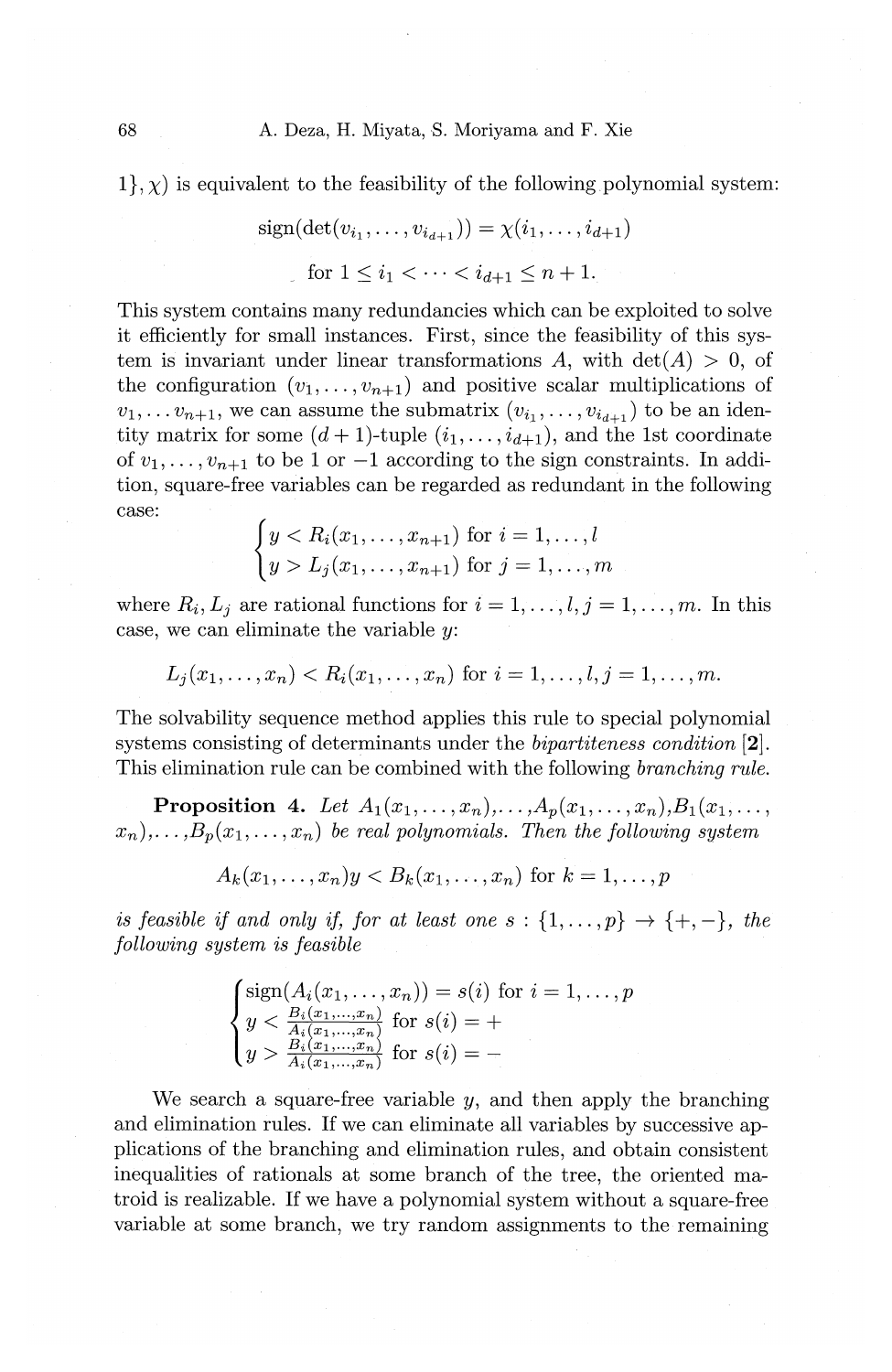variables. If the random assignments at some branch are successful, the oriented matroid is realizable. Thus, we transform the realizability problem into a tree search problem for which an iterative deepening depth-first search can be used.

### §5. Computational results

# 5.1. Maximal average diameter

For  $d \leq 4$  and  $n \leq 8$ , in order to determine the entries for  $\Delta_{\mathcal{A}}(d, n)$ , we consider the set  $\mathcal{M}_{d+1,n+1}$  of uniform oriented matroids. For each uniform oriented matroid, we consider the  $n+1$  choices of setting one element as the infinity element, and compute the average diameter of theresulting affine oriented matroid. Finally, we check the realizability of the oriented matroids maximizing the average diameter. Note that all oriented matroids maximizing the average diameter turned out to be realizable which leads to the following question: *Can an affine non-realizable oriented matroid achieve the maximal average diameter?* The entries for  $\Delta_{\mathcal{A}}(d, n)$ , including the four new entries for  $(d, n) = (3, 7), (3, 8), (4, 7)$ and  $(4, 8)$ , are listed in Table 1. The list of hyperplane arrangements satisfying  $\delta(A_{d,n}) = \Delta_{\mathcal{A}}(d,n)$  can be found in [22] where arrangements are represented by the chirotope of its corresponding affine oriented matroid. The signs of the chirotope are ordered reverse lexicographically and the infinity element is always the last one. To avoid redundancy, affine oriented matroids with equivalent dissection types were removed.

| (d, n) | $ \mathcal{M}_{d+1,n+1} $ | $\Delta_{\mathcal{A}}(d,n)$ |
|--------|---------------------------|-----------------------------|
| (2,5)  |                           | $1.5\,$                     |
| (2,6)  | 11                        | 1.7                         |
| (2,7)  | 135                       | 1.73                        |
| (2,8)  | 4,382                     | $1.80\ldots$                |
| (3,6)  | 11                        | 2                           |
| (3,7)  | 2,628                     | 2.25                        |
| (3,8)  | 9,276,595                 | $2.42\dots$                 |
| (4,7)  | 135                       | 2.2                         |
|        | 9,276,595                 | $2.71\dots$                 |

Table 1. Entries for  $\Delta_{\mathcal{A}}(d, n)$  for  $d \leq 4$  and  $n \leq 8$ 

One can easily check, by removing a hyperplane and checking if the associated oriented matroid is alternating, if an arrangement satisfying  $\delta(A_{d,n}) = \Delta_{\mathcal{A}}(d,n)$  corresponds to a single element extension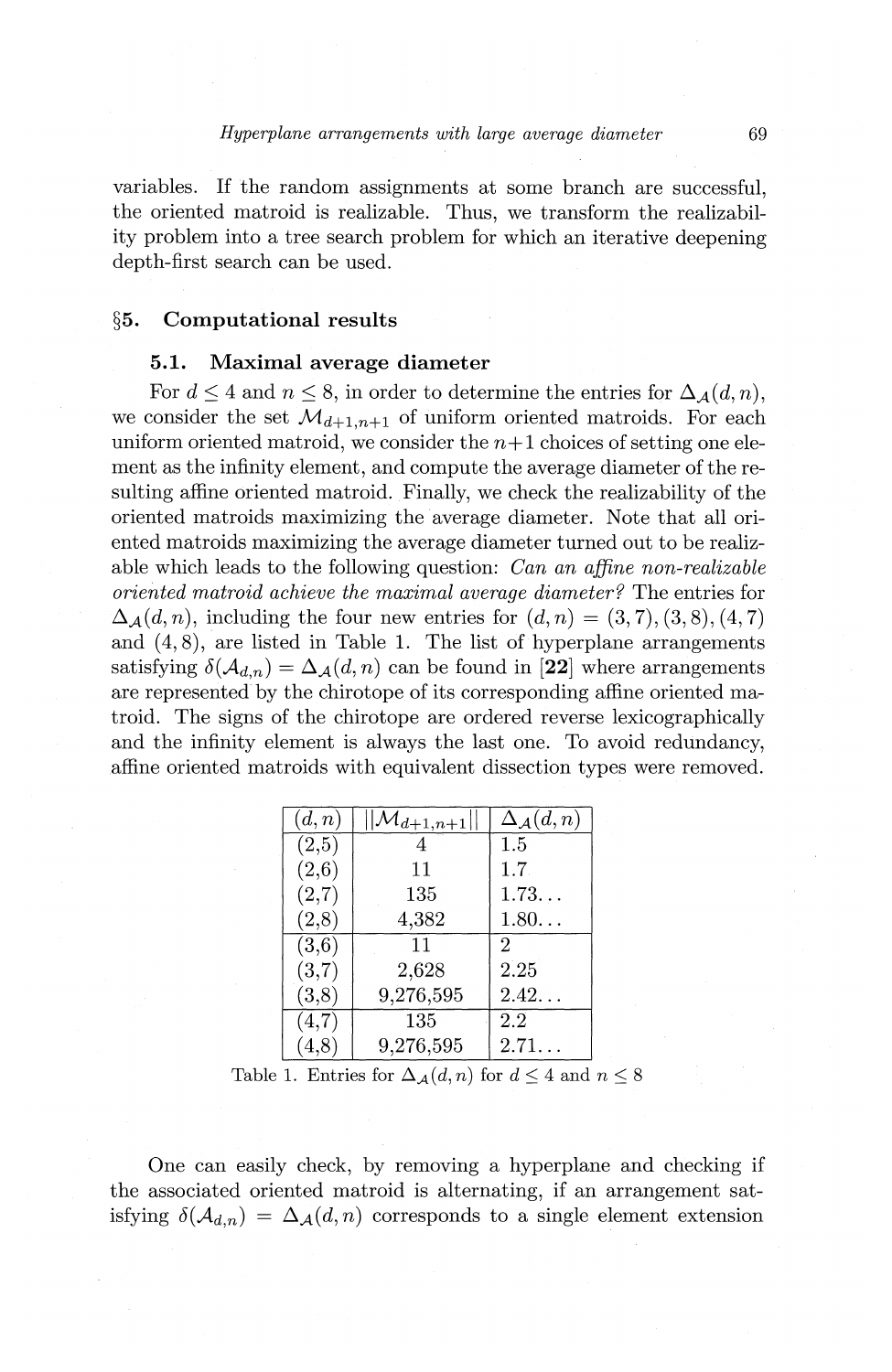of  $\mathcal{A}_{d,n-1}^*$ . Similarly, one can easily check if an arrangement satisfying  $\delta(A_{d,n}) = \Delta_{\mathcal{A}}(d,n)$  corresponds to a covering extension. As stated in Proposition 5, the computational results disprove the hypothesis that  $\Delta_{\mathcal{A}}(d,n)$  is always achieved by an (covering) extension of  $\mathcal{A}_{d,n-1}^*$ .

**Proposition 5.** While a single element extension of  $A_{3.6}^*$  achieves  $\Delta_{\mathcal{A}}(3,7)$ , *none of the arrangements achieving*  $\Delta_{\mathcal{A}}(3,8)$  *and*  $\Delta_{\mathcal{A}}(4,8)$  *is a single element extension of the cyclic arrangement. In addition, the single element extension of*  $A_{3,6}^*$  *achieving*  $\Delta_{\mathcal{A}}(3,7)$  *is not a covering extension.* 

**Remark 6.** For line arrangements,  $\Delta_{\mathcal{A}}(2,n)$  is always achieved by *covering extensions of*  $A_{2,n-1}^*$ . *The largest average diameter*  $\Delta_{\mathcal{A}}(2,n)$ is achieved only by covering extensions for  $n \leq 6$ , by covering and non*covering extensions as well as non-extensions of*  $A_{2.6}^*$  *for*  $n = 7$ *, and by covering extensions as well as non-extensions of*  $A_{2.7}^*$  *for*  $n = 8$ .

While the extensions of  $\mathcal{A}_{d,n-1}^*$  fail to always reach  $\Delta_{\mathcal{A}}(d,n)$ , the covering extensions of  $\mathcal{A}_{d,n-1}^*$  could provide a good lower bound. See Table 2 where the value of  $\Delta_{\mathcal{A}}(d, n)$  is compared with the maximal average diameter  $\Delta^c_{\mathcal{A}}(d,n)$  over all covering extensions of  $\mathcal{A}^*_{d,n-1}$  as well as with  $\delta(A_{d,n}^*)$ , the average diameter of the cyclic arrangement  $A_{d,n}^*$ . In particular, we obtain a new lower bound for  $\Delta_{\mathcal{A}}(3,9)$ . It was showed in [9] that  $\Delta_{\mathcal{A}}(2,n) = \Delta_{\mathcal{A}}^c(2,n)$  and  $\Delta_{\mathcal{A}}(3,6) = \Delta_{\mathcal{A}}^c(3,6)$ . The computation shows that  $\Delta_{\mathcal{A}}(4,7) = \Delta_{\mathcal{A}}^{c}(4,7)$ , and all arrangements achieving  $\Delta_{\mathcal{A}}(3,6)$  and  $\Delta_{\mathcal{A}}(4,7)$  are covering arrangements.

| (d, n) | $\Delta_{\mathcal{A}}(d,n)$ | $\Delta^c_A(d,n)$ | $\delta(\overline{\mathcal{A}^*_{d,n}})$ |
|--------|-----------------------------|-------------------|------------------------------------------|
| (3,6)  | 2                           | 2                 | 1.8                                      |
| (3,7)  | 2.25                        | 2.1               |                                          |
| (3,8)  | 2.42                        | 2.34              | 2.14                                     |
| (3,9)  |                             | 2.39              | 2.25                                     |
| (4,7)  | 2.2                         | 2.2               | 2                                        |
| 4,8    | 2.71.                       | 2.45              | 2.28                                     |

Table 2. Covering extensions of as a lower bound for  $\Delta_{\mathcal{A}}(d,n)$ 

# 5.2. Minimal number of external facets

While computing entries for  $\Delta_{\mathcal{A}}(d, n)$ , one can also obtain  $\Phi_{\mathcal{A}}(d, n)$ , the minimum number of external facets, i.e. facets belonging to exactly one bounced cell, over all arrangements formed by *n* hyperplanes in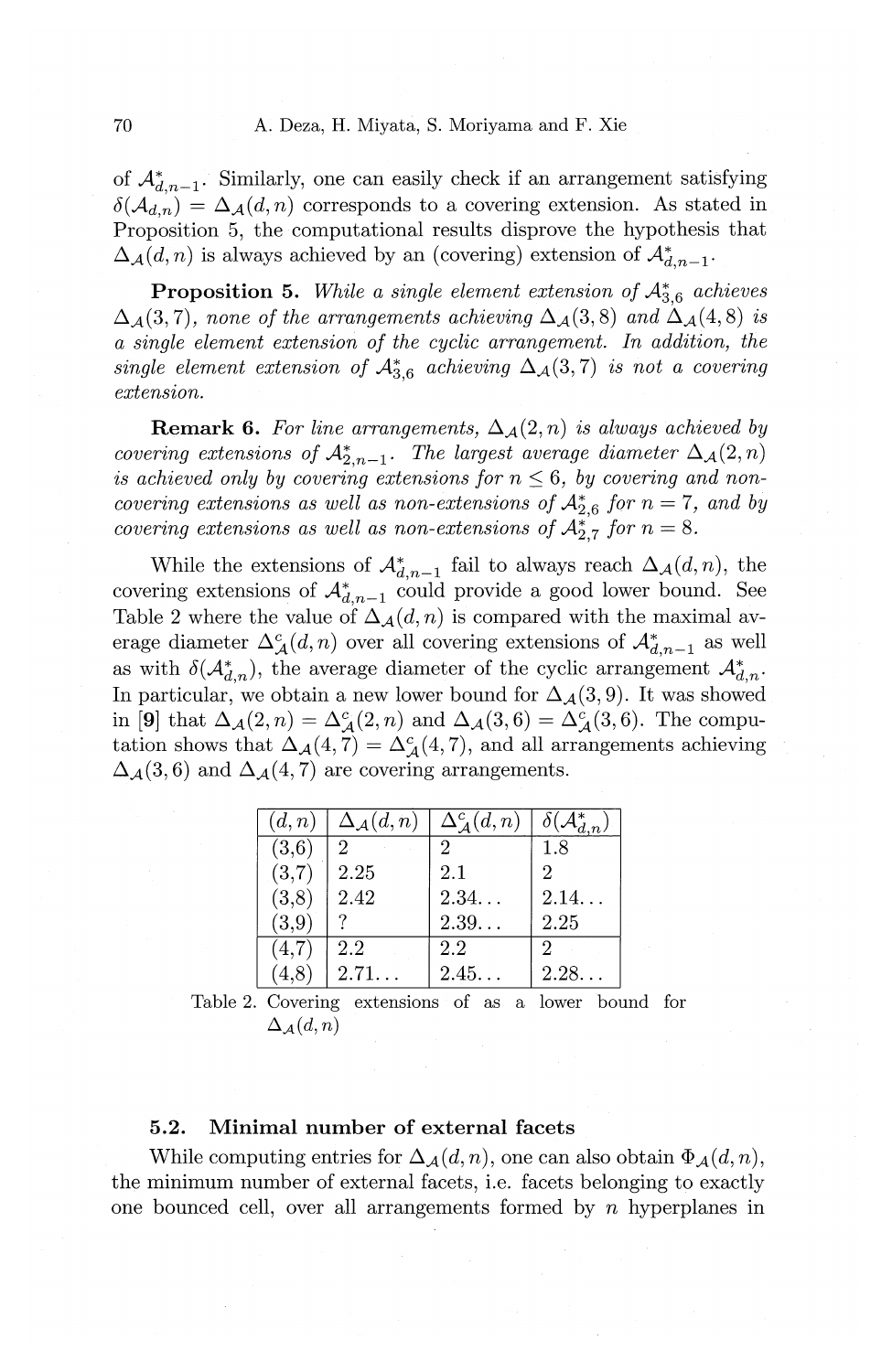dimension *d*. It was showed in [9] that  $\Phi_{\mathcal{A}}(2,n) = 2(n-1)$ . The computed entries for  $\Phi_A(d, n)$  are listed in Table 3. In particular, as stated in Proposition 7, the entry for  $(d, n) = (3, 8)$  is a counterexample for the hypothesized lower bound. Similarly to Section 5.1, all affine oriented matroids minimizing the number of external facets turned out to be realizable. The list of hyperplane arrangements satisfying  $\phi(\mathcal{A}_{d,n}) =$  $\Phi_A(d,n)$  can be found in [22].

| (d,n) | $\mathcal{M}_{d+1,n+1}$ | $\Phi_{\mathcal{A}}(d,n)$ |
|-------|-------------------------|---------------------------|
| (2,5) |                         |                           |
| (2,6) | 11                      | 10                        |
| (2,7) | 135                     | 12                        |
| (2,8) | 4,382                   | 14                        |
| (3,6) | 11                      | 22                        |
| (3,7) | 2,628                   | 32                        |
| (3,8) | 9,276,595               | 44                        |
| (4,7) | 135                     | 47                        |
|       | 9,276,595               | 84                        |

Table 3. Entries for  $\Phi_{\mathcal{A}}(d, n)$  for  $d \leq 4$  and  $n \leq 8$ .

**Proposition 7.** The entry for for  $(d, n) = (3, 8)$  disproves the hypothesized inequality  $\Phi_{\mathcal{A}}(d, n) \geq d\binom{n-2}{d-1}$  *as we have*  $\Phi_{\mathcal{A}}(3, 8) = 44$  <  $45 = 3{6 \choose 2}.$ 

In addition of providing a promising lower bound for  $\Delta_{\mathcal{A}}(d, n)$ , the covering extensions of  $\mathcal{A}_{d,n-1}^*$  might provide a good upper bound for  $\Phi_A(d, n)$ . See Table 4 where the value of  $\Phi_A(d, n)$  is compared with the minimum number of external facets  $\Phi_{\mathcal{A}}^c(d, n)$  over all covering extensions of  $\mathcal{A}_{d,n-1}^*$  as well as with  $\phi(\mathcal{A}_{d,n}^*)$ , the number of external facets of the cyclic arrangement  $A^*_{d,n}$ , and with the hypothesized lower bound  $d\binom{n-2}{d-1}$ . In particular, we obtain an upper bound for  $\Phi_{\mathcal{A}}(3,9)$ . We have  $\Phi_{\mathcal{A}}(3,6) = \Phi_{\mathcal{A}}^c(3,6)$  and  $\Phi_{\mathcal{A}}(4,7) = \Phi_{\mathcal{A}}^c(4,7)$ , and all arrangements achieving  $\Phi_{\mathcal{A}}(3,6)$  and  $\Phi_{\mathcal{A}}(4,7)$  are covering arrangements.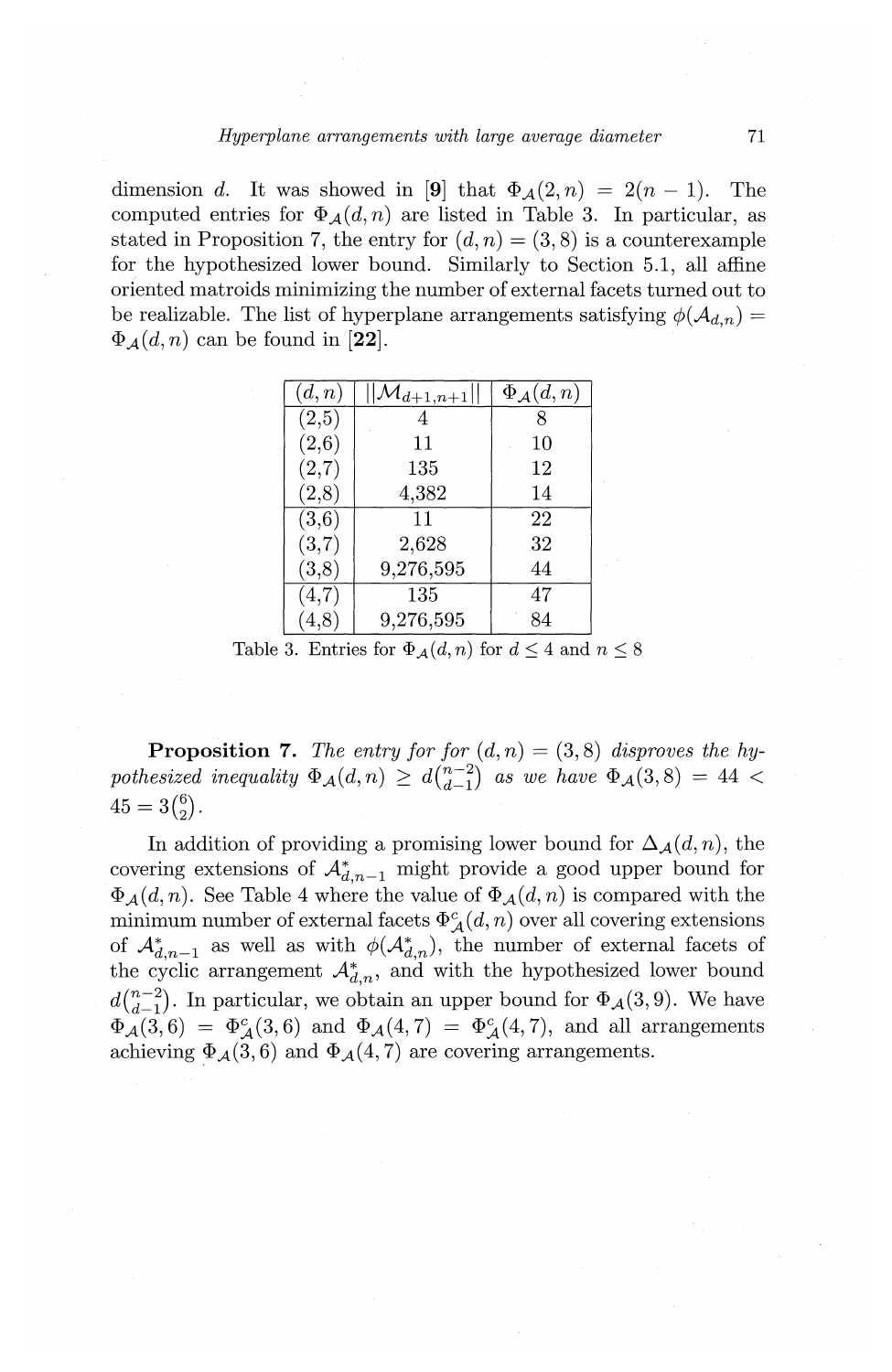| 72 |  |  |  |  |  | A. Deza, H. Miyata, S. Moriyama and F. Xie |  |  |  |
|----|--|--|--|--|--|--------------------------------------------|--|--|--|
|----|--|--|--|--|--|--------------------------------------------|--|--|--|

| (d,n)               | $\Phi_{\mathcal{A}}(d,n)$ | $\Phi^c_A(d,n)$ | $\mathcal{A}_{d,n}$ |    |
|---------------------|---------------------------|-----------------|---------------------|----|
| $\left( 3,6\right)$ | 22                        | 22              | 24                  | 18 |
| (3,7)               | 32                        | 34              | 40                  | 30 |
| (3,8)               | 44                        | 48              | 60                  | 45 |
| (3,9)               |                           | 64              | 84                  | 63 |
| 4,7                 | 47                        | 47              | 50                  | 40 |
| 4,8                 | 34                        | 88              | 100                 | 80 |

Table 4. Covering extensions as an upper bound for  $\Phi_{\mathcal{A}}(d, n)$ 

**Remark 8.** *While the covering extensions turn out to provide only lower, respectively upper, bound for*  $\Delta_A(d, n)$ *, respectively*  $\Phi_A(d, n)$ *, the hypothesized relation between maximizing*  $\Delta_{\mathcal{A}}(d, n)$  *and minimizing*  $\Phi_A(d, n)$  *is computationally substantiated by the existence for*  $d \leq 4$  *and*  $n \leq 8$  *of at least one simple arrangement simultaneously maximizing*  $\Delta_A(d, n)$  *and minimizing*  $\Phi_A(d, n)$ .

The known entries for  $\Delta_{\mathcal{A}}(d, n)$  are summarized in Table 5.

|                  | 2             | 3              |                 | 5               | 6                          |            | $n-d$                                        |        |
|------------------|---------------|----------------|-----------------|-----------------|----------------------------|------------|----------------------------------------------|--------|
| $\boldsymbol{2}$ | $\frac{4}{3}$ | $\frac{3}{2}$  | $\frac{17}{10}$ | $\frac{26}{15}$ | $\frac{38}{21}$            |            | $2\lceil \frac{n}{2} \rceil$<br>9<br>$(n-2)$ |        |
| 3                | $\frac{3}{2}$ | $\sqrt{2}$     | $\frac{9}{4}$   | $\frac{17}{7}$  | $\geq \frac{67}{28}$       |            |                                              | $\sim$ |
| $\overline{4}$   | $\frac{8}{5}$ | $\frac{11}{5}$ | $rac{19}{7}$    |                 |                            |            | $\sim$<br>$\sim$<br>$\sim$                   |        |
| ٠                |               |                |                 | $\alpha$        | $\sim 100$                 | $\sim$     | the company of the company of                |        |
|                  |               |                |                 |                 | $\sim$<br>$\sim$<br>$\sim$ |            | $\sim 10^7$                                  |        |
| ٠                |               |                |                 |                 | control of                 | $\epsilon$ |                                              |        |

Table 5. Known entries for  $\Delta_{\mathcal{A}}(d, n)$ 

**Acknowledgments.** The authors are grateful to the anonymous referees for helpful suggestions. Research supported for the first and last authors by an NSERC Discovery grant, a MITACS grant and the Canada Research Chairs program. The second and third authors were partially supported by KAKENHI.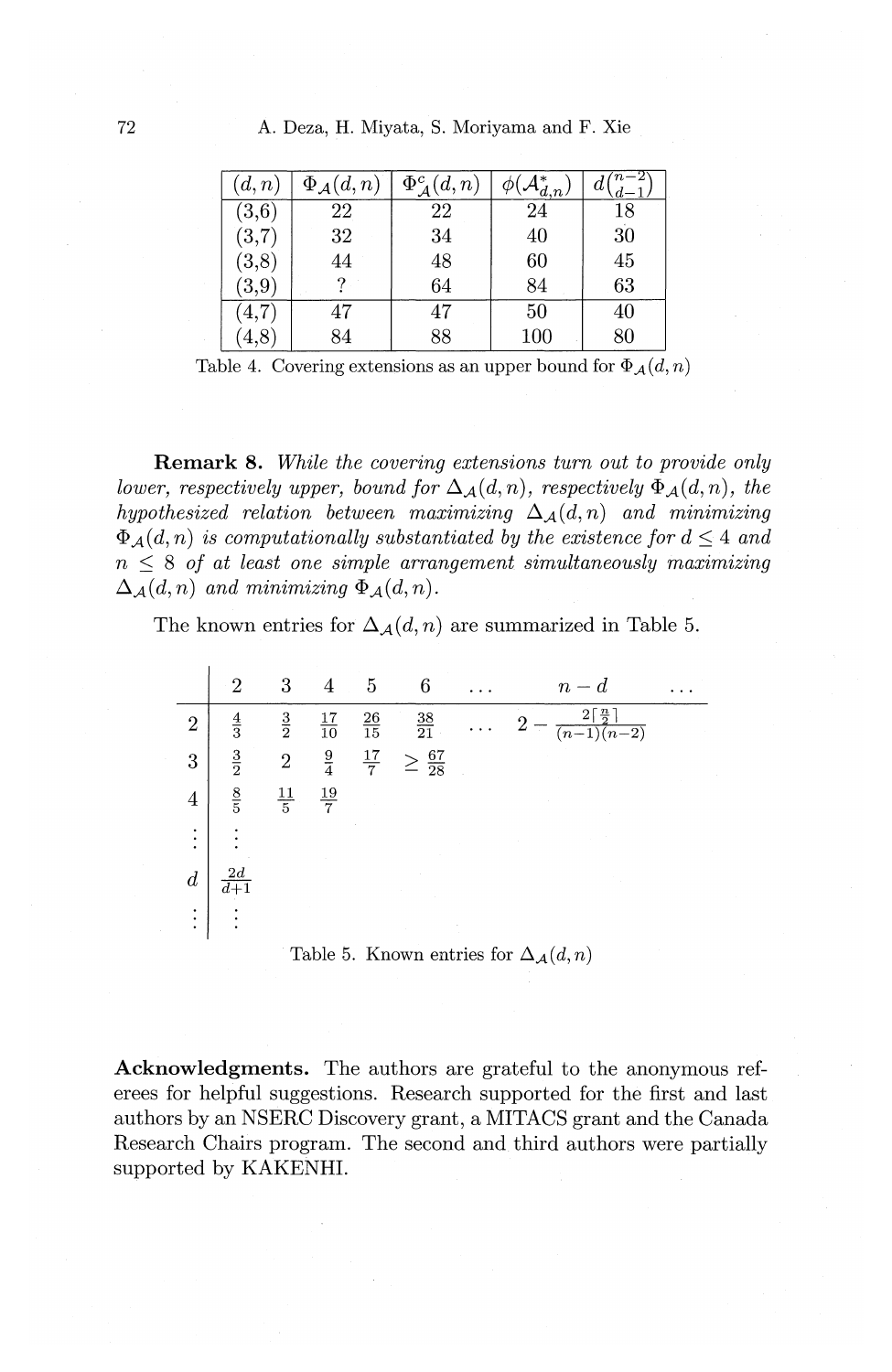### References

- [ 1] J. G. Bakowski, Computational Oriented Matroids, Cambridge Univ. Press, 2006.
- [ 2] J. G. Bakowski and B. Sturmfels, On the coordinatization of oriented matroids, Discrete Comput. Geom., 1 (1986), 293-306.
- [ 3] K. H. Borgwardt, The Simplex Method, Algorithms Combin. Study Res. Texts, 1, Springer-Verlag, 1987.
- [ 4] A. Bjoner, M. L. Vergnas, B. Sturmfels, N. White and G. M. Ziegler, Oriented Matroids, Cambridge Univ. Press, 1993.
- [5] G. Dantzig, Linear Programming and Extensions, Princeton Univ. Press, 1963.
- [ 6] J.-P. Dedieu, G. Malajovich and M. Shub, On the curvature of the central path of linear programming theory, Found. Comput. Math., 5 (2005), 145-171.
- [ 7] A. Deza, T. Terlaky and Y. Zinchenko, Polytopes and arrangements: diameter and curvature, Oper. Res. Lett., 36 (2008), 215-222.
- [ 8] A. Deza, T. Terlaky andY. Zinchenko, A continuous *d-step* conjecture for polytopes, Discrete Comput. Geom., 41 (2009), 318-327.
- [ 9] A. Deza and F. Xie, Hyperplane arrangements with large average diameter, In: Polyhedral Computation, CRM Proc. Lecture Notes, 48, Amer. Math. Soc., Providence, Rl, 2009, pp. 103-114.
- [10] L. Finschi and K. Fukuda, Combinatorial generation of small point configurations and hyperplane arrangements, In: Discrete and Computational Geometry, The Goodman-Pollack Festschrift, Algorithms Combin., 25, Springer-Verlag, 2003, pp. 425-440.
- [11] L. Finschi and K. Fukuda, Oriented matroids database, http:/ /www.om.math.ethz.ch.
- [12] K. Fukuda, S. Saito and A. Tamura, Combinatorial face enumeration in arrangements and oriented matroids, Discrete Appl. Math., 31 (1991), 141-149.
- [13] B. Griinbaum, Convex Polytopes, Grad. Texts in Math., 221, Springer-Verlag, 2003.
- [14] F. Holt and V. Klee, Many polytopes meeting the conjectured Hirsch bound, Discrete Comput. Geom., 20 (1998), 1-17.
- [15] V. Klee and D. Walkup, The d-step conjecture for polyhedra of dimension *d* < 6, Acta Math., 133 (1967), 53-78.
- [16] M. N. Mnev, The universality theorems on the classification problem of configuration varieties and convex polytopes varieties, In: Topology and Geometry, Lecture Notes in Math., 1346, Springer-Verlag, 1988, pp. 527- 544.
- [17] H. Miyata, S. Moriyama and K. Fukuda, Complete enumeration of small realizable oriented matroids, In: Proceedings of the  $22^{nd}$  Canadian Conference on Computational Geometry, 2010, pp. 143-146.
- [18] J. Renegar, A Mathematical View of Interior-Point Methods in Convex Optimization, MPS/SIAM Series on Optimization, 2001.